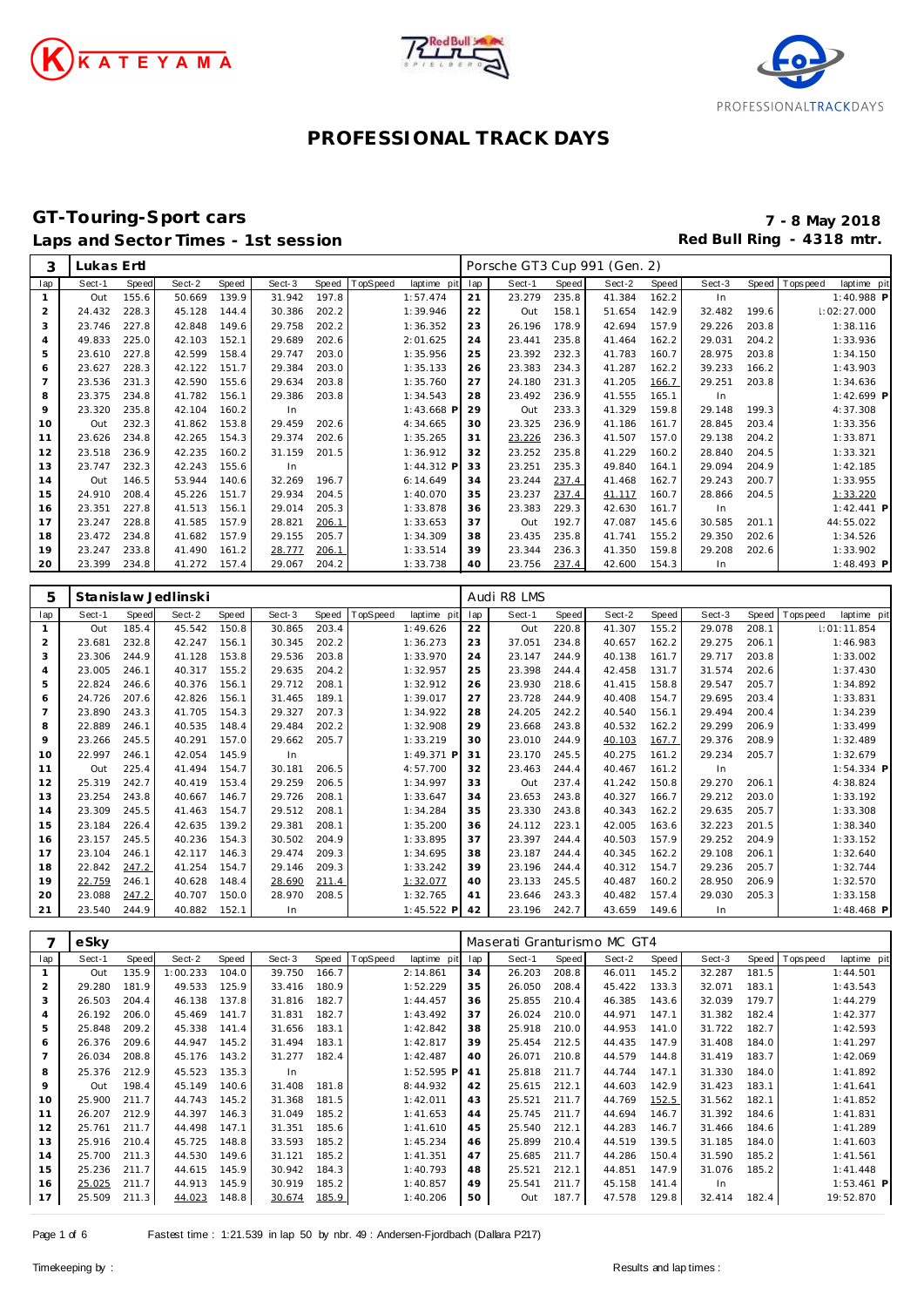





# **GT-Touring-Sport cars 7 - 8 May 2018**

|    |        |       |        |       | Laps and Sector Times - 1st session |       |              |    |        |       |        |       | Red Bull Ring |       | $-4318$ mtr. |
|----|--------|-------|--------|-------|-------------------------------------|-------|--------------|----|--------|-------|--------|-------|---------------|-------|--------------|
| 18 | 25.379 | 210.8 | 44.083 | 149.6 | 30.697                              | 184.6 | 1:40.159     | 51 | 26.513 | 210.4 | 45.308 | 150.8 | 31.347        | 183.7 | 1:43.168     |
| 19 | 25.351 | 212.1 | 44.541 | 143.2 | In.                                 |       | $1:49.097$ P | 52 | 25.562 | 211.7 | 44.619 | 147.1 | 31.348        | 184.6 | 1:41.529     |
| 20 | Out    | 156.8 | 52.867 | 130.4 | 36.575                              | 167.4 | 6:56.260     | 53 | 25.761 | 210.8 | 44.782 | 142.9 | 31.124        | 183.4 | 1:41.667     |
| 21 | 27.785 | 207.2 | 47.850 | 133.3 | 34.289                              | 178.5 | 1:49.924     | 54 | 25.440 | 212.1 | 44.929 | 143.6 | 31.860        | 185.2 | 1:42.229     |
| 22 | 27.080 | 198.8 | 46.924 | 136.4 | 33.461                              | 179.1 | 1:47.465     | 55 | 25.597 | 212.9 | 44.718 | 144.4 | 31.423        | 184.0 | 1:41.738     |
| 23 | 26.880 | 206.0 | 47.138 | 135.7 | 32.676                              | 180.0 | 1:46.694     | 56 | 25.401 | 212.5 | 44.863 | 142.5 | 31.278        | 183.4 | 1:41.542     |
| 24 | 26.756 | 209.2 | 47.548 | 132.0 | 33.056                              | 180.9 | 1:47.360     | 57 | 25.569 | 211.7 | 45.118 | 144.8 | 31.386        | 183.4 | 1:42.073     |
| 25 | 26.579 | 208.4 | 45.888 | 134.7 | 32.521                              | 180.0 | 1:44.988     | 58 | 25.538 | 211.7 | 45.466 | 132.7 | In            |       | 1:53.295 P   |
| 26 | 26.916 | 176.0 | 46.253 | 135.7 | In.                                 |       | $1:55.814$ P | 59 | Out    | 204.4 | 45.504 | 137.1 | 31.795        | 184.6 | 2:34.239     |
| 27 | Out    | 178.6 | 47.472 | 137.8 | 36.586                              | 173.6 | 24:51.043    | 60 | 25.323 | 213.4 | 45.060 | 140.3 | 31.202        | 184.6 | 1:41.585     |
| 28 | 26.791 | 208.4 | 45.522 | 136.0 | In.                                 |       | $1:56.164$ P | 61 | 25.534 | 212.1 | 44.385 | 139.5 | 30.845        | 184.9 | 1:40.764     |
| 29 | Out    | 199.1 | 46.797 | 139.5 | 32.799                              | 174.5 | 3:17.759     | 62 | 25.246 | 212.5 | 44.439 | 148.4 | 30.786        | 184.3 | 1:40.471     |
| 30 | 26.685 | 203.3 | 46.299 | 136.4 | 32.527                              | 179.4 | 1:45.511     | 63 | 25.293 | 213.4 | 44.303 | 147.1 | 30.989        | 182.7 | 1:40.585     |
| 31 | 26.866 | 203.3 | 46.243 | 143.2 | 32.665                              | 177.0 | 1:45.774     | 64 | 25.488 | 212.5 | 44.241 | 148.4 | 30.831        | 184.3 | 1:40.560     |
| 32 | 26.757 | 203.7 | 45.932 | 130.1 | 32.910                              | 177.0 | 1:45.599     | 65 | 25.654 | 213.4 | 44.493 | 146.7 | In            |       | 1:54.911 P   |
| 33 | 26.473 | 205.6 | 45.406 | 137.1 | 32.120                              | 181.8 | 1:43.999     | 66 |        |       |        |       |               |       |              |

| 9              |        |       | HP Racing International 4 |       |        |       |          |             |     | KTM X-Bow |       |        |       |        |       |                |              |  |
|----------------|--------|-------|---------------------------|-------|--------|-------|----------|-------------|-----|-----------|-------|--------|-------|--------|-------|----------------|--------------|--|
| lap            | Sect-1 | Speed | Sect-2                    | Speed | Sect-3 | Speed | TopSpeed | laptime pit | lap | Sect-1    | Speed | Sect-2 | Speed | Sect-3 |       | Speed Topspeed | laptime pit  |  |
|                | Out    | 145.5 | 1:08.369                  | 78.7  | 49.039 | 128.1 |          | 2:37.100    | 24  | 26.149    | 214.6 | 42.528 | 139.9 | 30.436 | 191.2 |                | 1:39.113     |  |
| 2              | 30.553 | 181.6 | 49.291                    | 123.6 | 33.413 | 187.2 |          | 1:53.257    | 25  | 25.260    | 175.4 | 43.501 | 137.1 | 30.741 | 189.5 |                | 1:39.502     |  |
| 3              | 25.616 | 208.4 | 45.113                    | 135.0 | 32.141 | 187.2 |          | 1:42.870    | 26  | 25.173    | 206.4 | 44.180 | 136.0 | In     |       |                | $1:50.560$ P |  |
| 4              | 25.257 | 211.3 | 44.164                    | 135.3 | 31.833 | 187.8 |          | 1:41.254    | 27  | Out       | 203.3 | 44.461 | 140.3 | 30.974 | 189.5 |                | 6:31.403     |  |
| 5              | 25.283 | 212.5 | 43.850                    | 130.8 | In     |       |          | 1:50.737 P  | 28  | 25.206    | 212.1 | 43.053 | 138.5 | 31.297 | 187.8 |                | 1:39.556     |  |
| 6              | Out    | 207.6 | 43.652                    | 139.9 | 31.183 | 186.2 |          | 3:47.598    | 29  | 25.147    | 212.5 | 43.395 | 131.4 | 31.049 | 188.5 |                | 1:39.591     |  |
| $\overline{7}$ | 25.548 | 212.9 | 43.427                    | 132.0 | 31.285 | 188.5 |          | 1:40.260    | 30  | 25.054    | 212.5 | 43.780 | 139.5 | In     |       |                | 1:49.991 P   |  |
| 8              | 25.469 | 211.7 | 43.195                    | 137.1 | 31.315 | 188.8 |          | 1:39.979    | 31  | Out       | 203.7 | 47.756 | 114.4 | 33.601 | 183.7 |                | 21:59.811    |  |
| 9              | 25.288 | 212.5 | 44.154                    | 136.4 | 30.823 | 189.5 |          | 1:40.265    | 32  | 26.092    | 209.6 | 45.625 | 130.4 | 31.101 | 186.2 |                | 1:42.818     |  |
| 10             | 25.585 | 210.8 | 44.289                    | 131.4 | 31.367 | 173.1 |          | 1:41.241    | 33  | 25.784    | 210.8 | 43.330 | 131.7 | 30.903 | 187.2 |                | 1:40.017     |  |
| 11             | 26.228 | 212.5 | 43.943                    | 136.0 | In.    |       |          | 1:53.363 P  | 34  | 25.145    | 210.4 | 43.109 | 136.7 | 30.675 | 188.8 |                | 1:38.929     |  |
| 12             | Out    | 164.4 | 57.854                    | 102.5 | 39.411 | 152.3 |          | 32:28.008   | 35  | 25.100    | 211.7 | 42.694 | 139.9 | 30.367 | 187.8 |                | 1:38.161     |  |
| 13             | 31.255 | 190.7 | 46.208                    | 130.1 | 32.365 | 160.2 |          | 1:49.828    | 36  | 24.803    | 212.5 | 42.466 | 141.0 | 30.289 | 188.8 |                | 1:37.558     |  |
| 14             | 30.638 | 149.4 | 46.111                    | 128.6 | 30.619 | 189.8 |          | 1:47.368    | 37  | 24.720    | 212.1 | 42.674 | 142.9 | 30.397 | 188.8 |                | 1:37.791     |  |
| 15             | 25.055 | 212.5 | 43.870                    | 133.3 | 36.325 | 179.4 |          | 1:45.250    | 38  | 25.154    | 211.7 | 43.379 | 134.3 | In     |       |                | $1:45.113$ P |  |
| 16             | 25.343 | 213.4 | 42.975                    | 143.6 | 30.354 | 190.8 |          | 1:38.672    | 39  | Out       | 176.9 | 43.668 | 143.2 | 30.759 | 187.8 |                | 7:16.683     |  |
| 17             | 25.238 | 212.5 | 42.715                    | 137.4 | 29.938 | 190.1 |          | 1:37.891    | 40  | 24.662    | 214.2 | 42.663 | 142.9 | 31.327 | 179.7 |                | 1:38.652     |  |
| 18             | 25.333 | 204.8 | 43.999                    | 135.3 | 30.637 | 190.5 |          | 1:39.969    | 41  | 25.162    | 211.7 | 43.483 | 140.6 | In     |       |                | $1:45.518$ P |  |
| 19             | 26.815 | 212.5 | 42.781                    | 140.6 | In.    |       |          | 1:48.813 P  | 42  | Out       | 199.5 | 43.325 | 140.3 | 30.745 | 184.0 |                | 4:59.496     |  |
| 20             | Out    | 208.0 | 44.808                    | 128.6 | 30.878 | 187.5 |          | 3:27.037    | 43  | 25.045    | 208.4 | 44.323 | 143.2 | 30.499 | 186.2 |                | 1:39.867     |  |
| 21             | 25.114 | 212.9 | 43.308                    | 132.4 | 30.831 | 187.5 |          | 1:39.253    | 44  | 25.110    | 209.2 | 42.798 | 143.2 | 31.605 | 180.6 |                | 1:39.513     |  |
| 22             | 25.043 | 211.7 | 43.036                    | 142.5 | 30.652 | 190.8 |          | 1:38.731    | 45  | 27.140    | 204.8 | 46.242 | 141.4 | In     |       |                | $1:50.842$ P |  |
| 23             | 25.042 | 213.4 | 43.069                    | 141.0 | 30.578 | 181.2 |          | 1:38.689    | 46  |           |       |        |       |        |       |                |              |  |

| 10             | Mattia Drudi |       |        |       |        |       |          |             |     | Porsche GT3 Cup 991 (Gen. 2) |       |        |       |        |       |             |              |
|----------------|--------------|-------|--------|-------|--------|-------|----------|-------------|-----|------------------------------|-------|--------|-------|--------|-------|-------------|--------------|
| lap            | Sect-1       | Speed | Sect-2 | Speed | Sect-3 | Speed | TopSpeed | laptime pit | lap | Sect-1                       | Speed | Sect-2 | Speed | Sect-3 | Speed | T ops pee d | laptime pit  |
|                | Out          | 104.6 | 48.092 | 142.5 | 31.572 | 203.4 |          | 1:48.698    | 19  | 24.711                       | 232.3 | 41.354 | 157.9 | 28.515 | 206.1 |             | 1:34.580     |
| $\overline{2}$ | 23.444       | 231.8 | 41.724 | 151.3 | 29.067 | 205.3 |          | 1:34.235    | 20  | 22.974                       | 237.9 | 40.599 | 165.6 | 28.212 | 206.9 |             | 1:31.785     |
| 3              | 23.183       | 237.4 | 41.074 | 159.8 | 28.742 | 206.5 |          | 1:32.999    | 21  | 22.892                       | 239.0 | 40.571 | 167.2 | 28.252 | 206.9 |             | 1:31.715     |
| 4              | 23.299       | 236.3 | 40.966 | 156.5 | 28.669 | 206.5 |          | 1:32.934    | 22  | 22.813                       | 237.9 | 40.410 | 162.2 | 28.201 | 207.7 |             | 1:31.424     |
| 5              | 23.056       | 237.9 | 40.939 | 157.0 | 28.440 | 206.1 |          | 1:32.435    | 23  | 22.898                       | 237.9 | 40.438 | 163.6 | 28.276 | 206.5 |             | 1:31.612     |
| 6              | 22.964       | 237.9 | 40.678 | 159.3 | 28.608 | 207.7 |          | 1:32.250    | 24  | 22.903                       | 239.5 | 42.116 | 154.7 | In.    |       |             | $1:40.606$ P |
| $\overline{7}$ | 22.975       | 239.0 | 40.707 | 159.8 | In     |       |          | 1:40.621    | 25  | Out                          | 209.6 | 43.415 | 150.8 | 29.013 | 204.9 |             | 42:31.259    |
| 8              | Out          | 233.3 | 41.231 | 156.5 | 28.747 | 206.5 |          | 4:43.603    | 26  | 23.073                       | 234.3 | 41.570 | 162.7 | 28.444 | 206.1 |             | 1:33.087     |
| 9              | 22.991       | 239.5 | 42.323 | 162.2 | 28.749 | 207.3 |          | 1:34.063    | 27  | 22.907                       | 237.9 | 40.786 | 150.8 | 28.707 | 207.3 |             | 1:32.400     |
| 10             | 22.960       | 228.3 | 41.628 | 160.2 | 28.569 | 206.9 |          | 1:33.157    | 28  | 22.821                       | 237.9 | 40.476 | 163.6 | 28.285 | 206.5 |             | 1:31.582     |
| 11             | 22.765       | 240.0 | 40.698 | 160.2 | 28.780 | 206.5 |          | 1:32.243    | 29  | 22.808                       | 238.4 | 40.716 | 160.7 | 28.330 | 206.1 |             | 1:31.854     |
| 12             | 23.021       | 234.3 | 41.314 | 151.7 | In     |       |          | 1:40.635 P  | 30  | 22.959                       | 238.4 | 40.375 | 161.7 | 28.344 | 207.3 |             | 1:31.678     |
| 13             | Out          | 225.9 | 41.557 | 159.3 | 28.588 | 205.7 |          | 8:19.135    | 31  | 22.802                       | 239.0 | 40.476 | 163.6 | 28.268 | 205.3 |             | 1:31.546     |
| 14             | 23.530       | 235.3 | 40.946 | 161.2 | 28.501 | 206.9 |          | 1:32.977    | 32  | 22.957                       | 237.9 | 41.166 | 160.2 | In.    |       |             | 1:39.312 P   |
| 15             | 22.824       | 240.0 | 40.698 | 162.2 | 28.483 | 206.9 |          | 1:32.005    | 33  | Out                          | 225.9 | 41.473 | 156.5 | 28.672 | 205.3 |             | 9:59.050     |
| 16             | 22.839       | 239.0 | 40.711 | 157.9 | 28.351 | 206.5 |          | 1:31.901    | 34  | 23.021                       | 237.4 | 40.740 | 161.7 | 28.705 | 205.3 |             | 1:32.466     |
| 17             | 22.972       | 236.9 | 40.873 | 161.7 | In     |       |          | 1:39.092 P  | 35  | 23.048                       | 238.4 | 40.723 | 163.1 | 28.462 | 207.3 |             | 1:32.233     |
| 18             | Out          | 193.1 | 45.147 | 147.5 | 29.834 | 202.6 |          | 18:22.736   | 36  | 22.747                       | 238.4 | 41.376 | 158.4 | In     |       |             | 1:38.903 P   |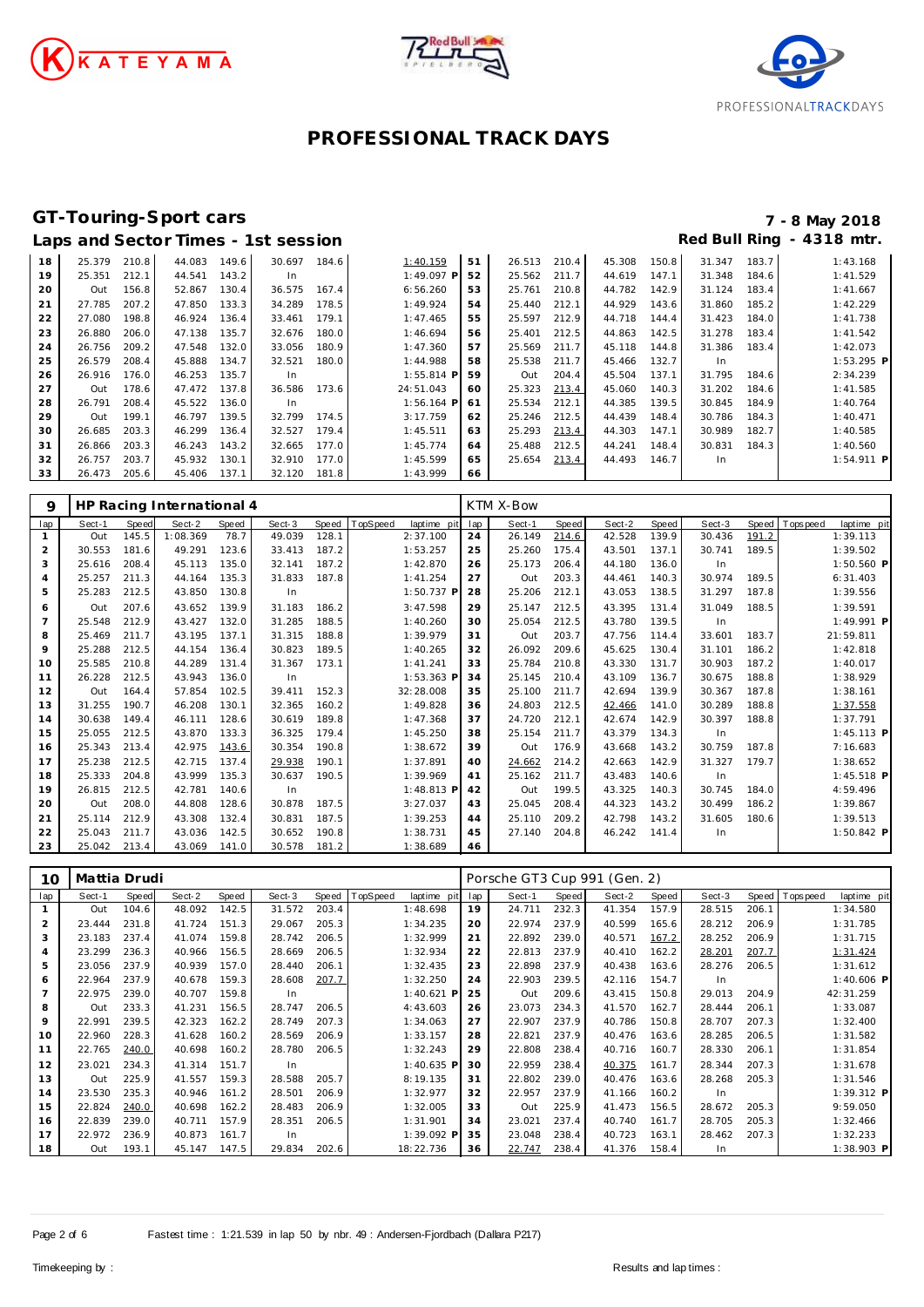





### **GT-Touring-Sport cars 7 - 8 May 2018** Laps and Sector Times - 1st session **Red Bull Ring - 4318 mtr. Red Bull Ring - 4318 mtr.**

| 11             |        |       | HP Racing International 2 |       |        |       |         |             |     | Opel Astra |       |        |       |        |       |          |              |
|----------------|--------|-------|---------------------------|-------|--------|-------|---------|-------------|-----|------------|-------|--------|-------|--------|-------|----------|--------------|
| lap            | Sect-1 | Speed | Sect-2                    | Speed | Sect-3 | Speed | opSpeed | laptime pit | lap | Sect-1     | Speed | Sect-2 | Speed | Sect-3 | Speed | Topspeed | laptime pit  |
| 1              | Out    | 142.4 | 56.231                    | 118.9 | 38.638 | 177.6 |         | 2:07.294    | 19  | 27.970     | 193.4 | 47.594 | 130.8 | 34.330 | 185.2 |          | 1:49.894     |
| $\overline{2}$ | 29.240 | 177.7 | 51.599                    | 130.1 | 34.938 | 184.0 |         | 1:55.777    | 20  | 25.721     | 214.2 | 44.724 | 140.6 | 31.129 | 187.5 |          | 1:41.574     |
| 3              | 26.576 | 202.5 | 46.221                    | 134.3 | 32.188 | 186.2 |         | 1:44.985    | 21  | 25.148     | 214.2 | 43.887 | 144.0 | 30.851 | 187.2 |          | 1:39.886     |
| 4              | 25.620 | 212.9 | 44.745                    | 141.7 | 31.519 | 187.5 |         | 1:41.884    | 22  | 25.166     | 214.6 | 43.833 | 145.9 | 30.872 | 188.2 |          | 1:39.871     |
| 5              | 25.503 | 213.8 | 44.308                    | 143.2 | 31.099 | 187.2 |         | 1:40.910    | 23  | 25.139     | 215.5 | 43.741 | 149.2 | 30.855 | 185.9 |          | 1:39.735     |
| 6              | 25.464 | 214.2 | 44.288                    | 146.3 | 31.291 | 187.5 |         | 1:41.043    | 24  | 25.215     | 215.5 | 43.511 | 149.6 | 30.825 | 186.9 |          | 1:39.551     |
| $\overline{7}$ | 25.428 | 212.1 | 44.001                    | 147.1 | 30.819 | 188.5 |         | 1:40.248    | 25  | 26.148     | 188.0 | 47.238 | 130.1 | In     |       |          | $1:55.030$ P |
| 8              | 25.139 | 215.1 | 44.102                    | 149.2 | 31.131 | 188.5 |         | 1:40.372    | 26  | Out        | 208.8 | 44.711 | 149.6 | 31.201 | 186.5 |          | 7:46.631     |
| 9              | 25.138 | 214.6 | 43.551                    | 145.2 | 30.695 | 188.8 |         | 1:39.384    | 27  | 25.174     | 214.2 | 43.500 | 159.3 | 31.899 | 187.2 |          | 1:40.573     |
| 10             | 25.094 | 214.2 | 43.596                    | 146.7 | 30.959 | 188.2 |         | 1:39.649    | 28  | 25.153     | 213.8 | 44.609 | 134.0 | In     |       |          | $1:52.428$ P |
| 11             | 25.083 | 214.6 | 43.969                    | 144.8 | In.    |       |         | 1:51.046 P  | 29  | Out        | 170.7 | 49.752 | 138.5 | 32.364 | 184.9 |          | 21:51.491    |
| 12             | Out    | 208.8 | 44.214                    | 125.6 | 31.095 | 189.8 |         | 4:15.571    | 30  | 25.565     | 213.8 | 43.730 | 150.8 | 32.037 | 187.5 |          | 1:41.332     |
| 13             | 25.042 | 216.4 | 45.559                    | 138.8 | 32.174 | 189.5 |         | 1:42.775    | 31  | 25.151     | 212.9 | 43.704 | 148.4 | 30.738 | 187.5 |          | 1:39.593     |
| 14             | 25.086 | 216.8 | 43.419                    | 145.9 | 30.650 | 190.1 |         | 1:39.155    | 32  | 25.106     | 213.4 | 43.248 | 152.5 | 30.534 | 188.2 |          | 1:38.888     |
| 15             | 25.012 | 216.4 | 43.768                    | 144.8 | 31.310 | 190.1 |         | 1:40.090    | 33  | 25.028     | 212.9 | 43.046 | 152.1 | 30.313 | 189.1 |          | 1:38.387     |
| 16             | 25.564 | 215.5 | 44.159                    | 146.7 | 30.805 | 188.5 |         | 1:40.528    | 34  | 24.917     | 213.8 | 42.964 | 149.2 | 30.487 | 187.8 |          | 1:38.368     |
| 17             | 25.217 | 214.2 | 44.601                    | 137.8 | In.    |       |         | 1:51.925 P  | 35  | 27.419     | 159.3 | 48.421 | 127.1 | In     |       |          | 2:00.090 P   |
| 18             | Out    | 159.5 | 55.117                    | 127.4 | 35.253 | 179.7 |         | 1:07:28.304 | 36  |            |       |        |       |        |       |          |              |

| 12             | Alberto Cerqui |       |        |       |        |       |                         |     | Porsche GT3 Cup 991 (Gen. 2) |       |        |       |        |       |                            |  |
|----------------|----------------|-------|--------|-------|--------|-------|-------------------------|-----|------------------------------|-------|--------|-------|--------|-------|----------------------------|--|
| lap            | Sect-1         | Speed | Sect-2 | Speed | Sect-3 | Speed | TopSpeed<br>laptime pit | lap | Sect-1                       | Speed | Sect-2 | Speed | Sect-3 | Speed | T ops pee d<br>laptime pit |  |
|                | Out            | 160.0 | 56.713 | 101.1 | 34.619 | 201.5 | 2:03.830                | 25  | Out                          | 126.1 | 51.812 | 130.8 | 30.014 | 203.8 | 35:10.605                  |  |
| $\overline{a}$ | 24.467         | 201.7 | 44.884 | 136.7 | 29.752 | 205.3 | 1:39.103                | 26  | 23.429                       | 233.8 | 42.423 | 154.3 | 28.943 | 205.3 | 1:34.795                   |  |
| 3              | 23.582         | 228.8 | 42.056 | 149.2 | 29.105 | 206.5 | 1:34.743                | 27  | 22.979                       | 237.9 | 40.987 | 153.8 | 28.464 | 207.3 | 1:32.430                   |  |
| 4              | 23.227         | 236.9 | 41.742 | 157.0 | 29.067 | 206.9 | 1:34.036                | 28  | 22.969                       | 238.4 | 41.396 | 157.0 | 28.721 | 205.7 | 1:33.086                   |  |
| 5              | 23.038         | 238.4 | 41.324 | 149.2 | 28.747 | 207.3 | 1:33.109                | 29  | 23.031                       | 239.5 | 41.057 | 155.2 | 28.812 | 207.3 | 1:32.900                   |  |
| 6              | 23.038         | 238.4 | 41.137 | 150.8 | 29.092 | 206.5 | 1:33.267                | 30  | 22.915                       | 239.0 | 40.673 | 162.2 | 28.557 | 205.7 | 1:32.145                   |  |
| 7              | 22.986         | 239.5 | 41.276 | 145.6 | In     |       | 1:43.830 P              | 31  | 23.597                       | 212.1 | 41.660 | 165.1 | 28.759 | 206.1 | 1:34.016                   |  |
| 8              | Out            | 205.6 | 42.422 | 144.4 | 28.881 | 204.2 | 5:58.200                | 32  | 23.042                       | 238.4 | 40.891 | 158.8 | In     |       | $1:42.852$ P               |  |
| 9              | 23.294         | 237.4 | 41.514 | 145.2 | 28.946 | 206.5 | 1:33.754                | 33  | Out                          | 173.2 | 44.636 | 159.8 | 28.792 | 206.5 | 13:22.768                  |  |
| 10             | 23.109         | 238.4 | 41.297 | 146.3 | 28.756 | 207.3 | 1:33.162                | 34  | 23.468                       | 234.8 | 40.907 | 162.2 | 28.764 | 205.7 | 1:33.139                   |  |
| 11             | 23.055         | 237.9 | 41.109 | 145.9 | 28.682 | 207.3 | 1:32.846                | 35  | 22.955                       | 239.5 | 40.910 | 160.2 | 29.262 | 205.3 | 1:33.127                   |  |
| 12             | 23.135         | 238.4 | 41.051 | 148.8 | 28.875 | 207.3 | 1:33.061                | 36  | 23.083                       | 238.4 | 40.842 | 165.6 | 29.145 | 206.5 | 1:33.070                   |  |
| 13             | 23.192         | 236.9 | 41.371 | 149.2 | 28.634 | 207.3 | 1:33.197                | 37  | 23.037                       | 239.0 | 40.829 | 158.8 | 30.060 | 206.5 | 1:33.926                   |  |
| 14             | 23.058         | 239.0 | 41.112 | 152.1 | 28.775 | 205.3 | 1:32.945                | 38  | 23.066                       | 239.5 | 40.816 | 164.6 | 28.898 | 206.5 | 1:32.780                   |  |
| 15             | 23.170         | 240.0 | 41.003 | 150.4 | 28.779 | 197.1 | 1:32.952                | 39  | 23.022                       | 238.4 | 40.711 | 158.4 | 28.965 | 191.5 | 1:32.698                   |  |
| 16             | 23.840         | 238.4 | 41.282 | 148.8 | In     |       | 1:42.926 F              | 40  | 24.856                       | 240.0 | 41.671 | 152.5 | In     |       | $1:55.264$ P               |  |
| 17             | Out            | 193.1 | 43.132 | 147.9 | 28.895 | 205.3 | 6:33.823                | 41  | Out                          | 208.4 | 42.971 | 147.1 | 29.020 | 203.4 | 13:38.904                  |  |
| 18             | 23.188         | 237.9 | 41.296 | 150.8 | 28.896 | 206.5 | 1:33.380                | 42  | 23.195                       | 236.3 | 41.937 | 157.4 | 28.897 | 206.1 | 1:34.029                   |  |
| 19             | 23.023         | 239.5 | 40.969 | 152.1 | 28.762 | 206.9 | 1:32.754                | 43  | 23.038                       | 237.9 | 41.042 | 154.3 | 28.732 | 205.7 | 1:32.812                   |  |
| 20             | 23.132         | 238.4 | 40.990 | 154.3 | 28.949 | 206.1 | 1:33.071                | 44  | 23.092                       | 238.4 | 41.011 | 156.1 | 28.742 | 206.1 | 1:32.845                   |  |
| 21             | 23.029         | 238.4 | 41.123 | 153.8 | 28.622 | 206.9 | 1:32.774                | 45  | 23.053                       | 239.0 | 42.830 | 152.5 | 28.549 | 206.5 | 1:34.432                   |  |
| 22             | 23.051         | 239.5 | 41.099 | 150.4 | 28.781 | 206.5 | 1:32.931                | 46  | 23.143                       | 237.4 | 41.117 | 155.2 | 28.828 | 206.5 | 1:33.088                   |  |
| 23             | 23.003         | 239.0 | 44.247 | 155.2 | 29.011 | 206.9 | 1:36.261                | 47  | 23.025                       | 240.6 | 41.118 | 157.4 | 28.738 | 205.3 | 1:32.881                   |  |
| 24             | 23.073         | 238.4 | 41.153 | 153.4 | In     |       | $1:54.666$ P            | 48  | 23.011                       | 240.0 | 41.073 | 152.1 | In     |       | $1:49.844$ P               |  |

| 20             | Henric Skoog |       |        |       |        |       |                |                 |     | Porsche GT3 Cup 991 (Gen. 2) |       |        |       |        |       |          |              |
|----------------|--------------|-------|--------|-------|--------|-------|----------------|-----------------|-----|------------------------------|-------|--------|-------|--------|-------|----------|--------------|
| lap            | Sect-1       | Speed | Sect-2 | Speed | Sect-3 |       | Speed TopSpeed | laptime<br>pit) | lap | Sect-1                       | Speed | Sect-2 | Speed | Sect-3 | Speed | Topspeed | laptime pit  |
|                | Out          | 155.2 | 55.397 | 121.3 | In.    |       |                | 2:10.501 P      | 20  | 23.047                       | 237.4 | 40.705 | 162.2 | 28.740 | 205.3 |          | 1:32.492     |
| 2              | Out          | 200.6 | 45.746 | 143.6 | 30.079 | 201.5 |                | 2:17.611        | 21  | 23.080                       | 237.4 | 40.753 | 161.7 | 28.376 | 205.3 |          | 1:32.209     |
| 3              | 23.860       | 233.8 | 42.426 | 156.5 | 29.095 | 203.4 |                | 1:35.381        | 22  | 23.292                       | 237.9 | 41.000 | 160.7 | 28.796 | 203.0 |          | 1:33.088     |
| 4              | 23.647       | 235.8 | 41.993 | 157.0 | 28.763 | 204.5 |                | 1:34.403        | 23  | 23.220                       | 237.4 | 40.774 | 161.2 | 28.918 | 199.3 |          | 1:32.912     |
| 5              | 23.359       | 235.8 | 41.494 | 160.7 | 28.527 | 204.5 |                | 1:33.380        | 24  | 23.242                       | 237.9 | 41.147 | 154.3 | In.    |       |          | 1:39.359 P   |
| 6              | 23.179       | 237.9 | 41.792 | 156.5 | 30.003 | 204.9 |                | 1:34.974        | 25  | Out                          | 188.3 | 46.177 | 155.6 | 30.096 | 200.7 |          | 10:53.949    |
| $\overline{7}$ | 23.068       | 238.4 | 41.397 | 156.5 | 29.083 | 199.6 |                | 1:33.548        | 26  | 23.738                       | 235.3 | 41.667 | 160.2 | 29.143 | 203.4 |          | 1:34.548     |
| 8              | 23.253       | 239.0 | 41.612 | 154.7 | 28.462 | 205.3 |                | 1:33.327        | 27  | 23.199                       | 237.9 | 40.768 | 164.1 | 28.428 | 205.3 |          | 1:32.395     |
| 9              | 23.147       | 238.4 | 41.188 | 159.3 | In.    |       |                | $1:39.010$ P    | 28  | 22.963                       | 238.4 | 40.366 | 160.7 | 28.311 | 206.9 |          | 1:31.640     |
| 10             | Out          | 213.8 | 43.437 | 157.4 | 28.798 | 203.8 |                | 6:03.296        | 29  | 23.257                       | 237.9 | 40.560 | 160.7 | 28.310 | 207.3 |          | 1:32.127     |
| 11             | 23.177       | 237.4 | 40.911 | 160.7 | 28.959 | 197.1 |                | 1:33.047        | 30  | 23.034                       | 238.4 | 40.531 | 161.2 | 28.538 | 203.0 |          | 1:32.103     |
| 12             | 23.205       | 237.9 | 41.615 | 161.7 | 28.746 | 205.3 |                | 1:33.566        | 31  | 23.097                       | 239.5 | 40.555 | 161.7 | 28.749 | 203.8 |          | 1:32.401     |
| 13             | 23.443       | 236.3 | 40.906 | 164.1 | 28.901 | 205.3 |                | 1:33.250        | 32  | 23.147                       | 239.0 | 40.732 | 164.6 | In     |       |          | $1:38.168$ P |
| 14             | 23.099       | 238.4 | 40.799 | 163.1 | 28.796 | 204.9 |                | 1:32.694        | 33  | Out                          | 207.2 | 43.150 | 150.8 | 29.242 | 203.8 |          | 50:58.557    |
| 15             | 23.089       | 239.0 | 40.917 | 161.2 | 28.735 | 204.5 |                | 1:32.741        | 34  | 23.759                       | 234.8 | 41.591 | 160.7 | 28.667 | 203.8 |          | 1:34.017     |
| 16             | 23.383       | 237.4 | 42.020 | 151.3 | In.    |       |                | $1:40.563$ P    | 35  | 23.163                       | 238.4 | 41.005 | 162.2 | 28.545 | 205.7 |          | 1:32.713     |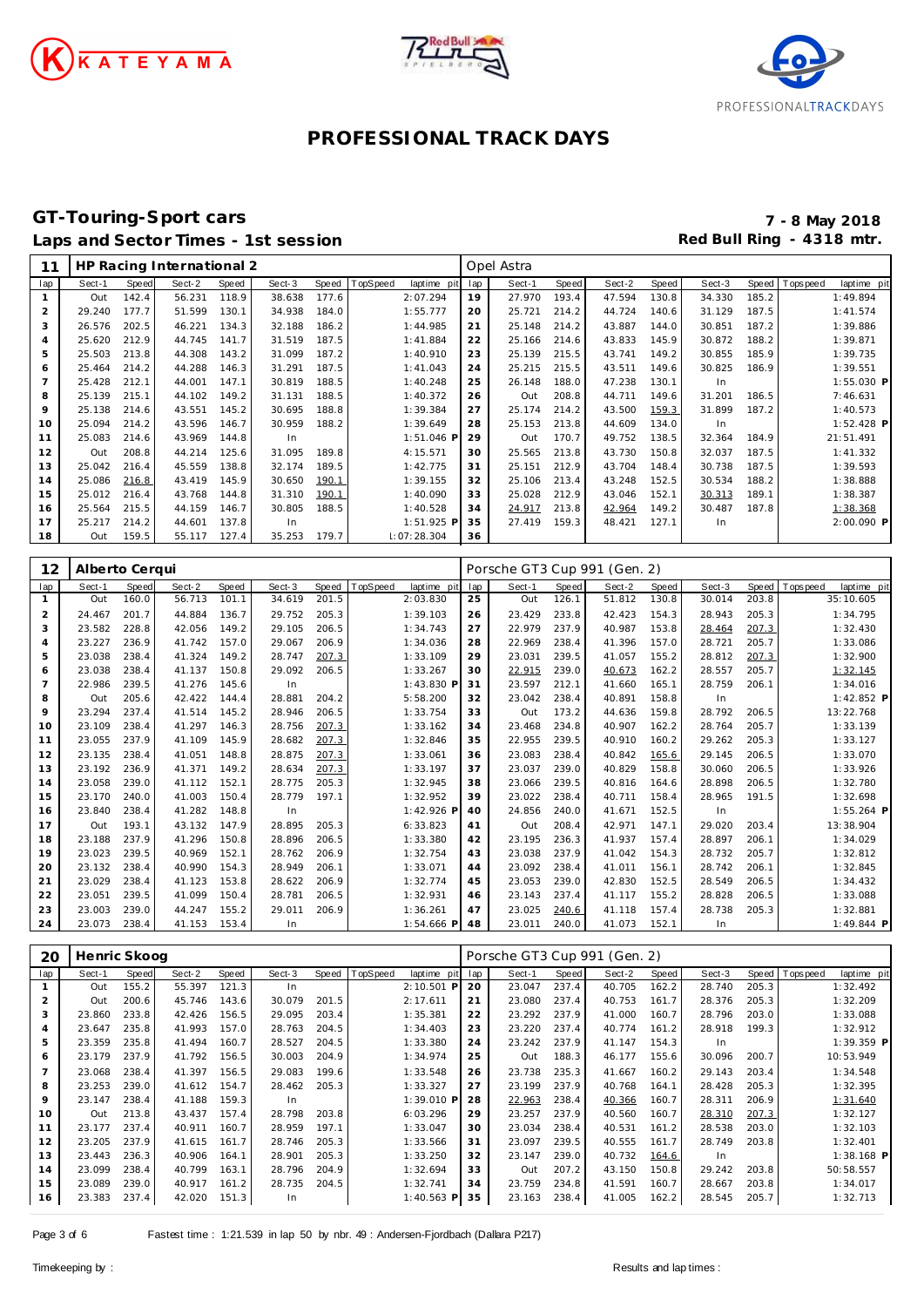





## **GT-Touring-Sport cars 7 - 8 May 2018**

### Laps and Sector Times - 1st session **Red Bull Ring - 4318 mtr. Red Bull Ring - 4318 mtr.**

|    | Out          | 198.0 |                                        | 44.924 154.3 29.703 201.9 | $\parallel$ : 04: 11.503 $\parallel$ 36 |      | 23.512 239.0 | 40.879       | 162.7 28.492 | 203.8 | :32.883      |
|----|--------------|-------|----------------------------------------|---------------------------|-----------------------------------------|------|--------------|--------------|--------------|-------|--------------|
| 18 |              |       | 23.519 233.8 41.564 161.7 28.783 204.5 |                           | $1:33.866$ 37                           |      | 23.152 240.6 | 44.164 157.0 |              |       | $1:43.200$ P |
| 19 | 23.155 237.4 |       | 40.842 157.9                           | 29.678 204.9              | 1:33.675                                | - 38 |              |              |              |       |              |

| 22             |        |       | Malcharek-Malcharek |       |        |       |          |             |     | Audi R8 LMS |       |        |       |        |       |            |              |
|----------------|--------|-------|---------------------|-------|--------|-------|----------|-------------|-----|-------------|-------|--------|-------|--------|-------|------------|--------------|
| lap            | Sect-1 | Speed | Sect-2              | Speed | Sect-3 | Speed | TopSpeed | laptime pit | lap | Sect-1      | Speed | Sect-2 | Speed | Sect-3 | Speed | T ops peed | laptime pit  |
| 1              | Out    | 166.5 | 51.455              | 134.3 | 31.160 | 207.3 |          | 1:48.066    | 35  | 22.219      | 248.9 | 40.098 | 164.6 | 27.906 | 211.8 |            | 1:30.223     |
| 2              | 23.419 | 222.6 | 43.348              | 144.8 | 29.313 | 210.9 |          | 1:36.080    | 36  | 22.133      | 248.9 | 40.029 | 150.4 | 27.764 | 213.4 |            | 1:29.926     |
| 3              | 22.375 | 248.9 | 40.987              | 145.9 | 28.299 | 212.6 |          | 1:31.661    | 37  | 22.269      | 248.9 | 39.301 | 158.8 | 27.701 | 214.3 |            | 1:29.271     |
| $\overline{4}$ | 22.208 | 250.1 | 39.845              | 151.3 | 27.924 | 213.4 |          | 1:29.977    | 38  | 22.151      | 250.7 | 39.067 | 157.0 | 27.794 | 213.9 |            | 1:29.012     |
| 5              | 22.137 | 249.5 | 39.886              | 152.1 | 31.848 | 213.0 |          | 1:33.871    | 39  | 22.119      | 252.4 | 40.563 | 156.1 | 27.770 | 213.9 |            | 1:30.452     |
| 6              | 22.724 | 248.9 | 40.065              | 156.5 | In     |       |          | 1:40.250 P  | 40  | 22.158      | 249.5 | 38.855 | 156.1 | 27.570 | 213.4 |            | 1:28.583     |
| $\overline{7}$ | Out    | 232.8 | 43.340              | 135.3 | 29.642 | 210.9 |          | 8:47.484    | 41  | 22.053      | 249.5 | 39.725 | 161.2 | In     |       |            | 1:36.295 P   |
| 8              | 22.724 | 248.3 | 40.345              | 147.9 | 28.418 | 212.6 |          | 1:31.487    | 42  | Out         | 235.8 | 40.694 | 147.5 | 28.470 | 210.5 |            | 12:59.403    |
| 9              | 22.272 | 248.3 | 40.237              | 149.2 | 28.044 | 213.0 |          | 1:30.553    | 43  | 22.469      | 246.1 | 39.343 | 156.1 | 27.613 | 212.2 |            | 1:29.425     |
| 10             | 22.163 | 249.5 | 40.169              | 163.1 | 27.847 | 214.3 |          | 1:30.179    | 44  | 22.281      | 247.2 | 39.518 | 153.4 | 27.883 | 211.8 |            | 1:29.682     |
| 11             | 22.261 | 248.9 | 40.288              | 159.3 | 27.762 | 213.9 |          | 1:30.311    | 45  | 22.301      | 247.8 | 39.180 | 167.7 | 28.053 | 214.3 |            | 1:29.534     |
| 12             | 22.563 | 250.1 | 39.866              | 161.2 | 27.829 | 214.3 |          | 1:30.258    | 46  | 22.749      | 248.9 | 39.578 | 162.7 | 28.151 | 212.2 |            | 1:30.478     |
| 13             | 22.226 | 251.8 | 40.728              | 141.7 | 28.352 | 214.7 |          | 1:31.306    | 47  | 22.392      | 248.9 | 39.727 | 153.8 | 28.279 | 213.4 |            | 1:30.398     |
| 14             | 22.047 | 250.7 | 39.986              | 164.1 | 27.697 | 215.1 |          | 1:29.730    | 48  | 22.727      | 246.6 | 39.396 | 163.1 | 27.629 | 214.7 |            | 1:29.752     |
| 15             | 22.306 | 245.5 | 43.540              | 144.4 | In     |       |          | 1:47.084 P  | 49  | 22.164      | 248.3 | 39.432 | 159.8 | 27.637 | 209.7 |            | 1:29.233     |
| 16             | Out    | 242.7 | 40.942              | 152.5 | 28.606 | 211.8 |          | 6:02.263    | 50  | 22.255      | 247.8 | 39.060 | 169.3 | 27.360 | 211.8 |            | 1:28.675     |
| 17             | 22.275 | 248.3 | 40.186              | 146.7 | 27.958 | 212.2 |          | 1:30.419    | 51  | 22.222      | 247.8 | 39.234 | 172.5 | 27.445 | 213.0 |            | 1:28.901     |
| 18             | 22.166 | 248.9 | 39.510              | 153.8 | 27.985 | 212.6 |          | 1:29.661    | 52  | 22.212      | 247.2 | 39.133 | 167.2 | 27.264 | 213.4 |            | 1:28.609     |
| 19             | 23.428 | 210.0 | 42.290              | 156.5 | 28.271 | 212.6 |          | 1:33.989    | 53  | 22.151      | 249.5 | 39.232 | 167.7 | 27.869 | 213.4 |            | 1:29.252     |
| 20             | 22.399 | 248.9 | 39.474              | 155.6 | 28.001 | 213.4 |          | 1:29.874    | 54  | 22.271      | 249.5 | 39.200 | 175.9 | 27.502 | 213.4 |            | 1:28.973     |
| 21             | 22.410 | 250.1 | 41.278              | 146.7 | In     |       |          | 1:38.496 F  | 55  | 22.628      | 248.3 | 39.968 | 164.6 | In     |       |            | $1:36.614$ P |
| 22             | Out    | 245.5 | 40.287              | 149.6 | 28.185 | 212.6 |          | 4:36.818    | 56  | Out         | 226.4 | 40.514 | 158.4 | 28.080 | 213.0 |            | 3:42.472     |
| 23             | 22.238 | 250.1 | 39.712              | 152.5 | 27.964 | 214.3 |          | 1:29.914    | 57  | 22.665      | 247.8 | 39.411 | 167.2 | 27.474 | 212.6 |            | 1:29.550     |
| 24             | 22.481 | 250.1 | 39.847              | 155.6 | In     |       |          | 1:36.834 P  | 58  | 22.696      | 248.9 | 39.638 | 158.8 | 27.845 | 214.3 |            | 1:30.179     |
| 25             | Out    | 235.8 | 41.130              | 151.7 | 28.218 | 210.1 |          | 1:00:39.098 | 59  | 22.172      | 250.1 | 39.477 | 164.6 | 27.517 | 213.4 |            | 1:29.166     |
| 26             | 22.596 | 247.8 | 40.122              | 155.2 | 27.843 | 212.6 |          | 1:30.561    | 60  | 22.109      | 247.8 | 39.329 | 165.1 | 27.508 | 211.8 |            | 1:28.946     |
| 27             | 22.352 | 247.8 | 39.448              | 156.5 | 27.647 | 212.6 |          | 1:29.447    | 61  | 22.098      | 247.2 | 39.230 | 162.2 | 27.549 | 210.9 |            | 1:28.877     |
| 28             | 22.476 | 248.9 | 41.353              | 158.8 | In     |       |          | 1:37.873 P  | 62  | 22.723      | 248.3 | 39.221 | 167.2 | In     |       |            | $1:35.815$ P |
| 29             | Out    | 234.3 | 41.133              | 146.3 | 27.861 | 212.6 |          | 3:31.621    | 63  | Out         | 244.9 | 40.132 | 153.8 | 27.677 | 213.4 |            | 3:10.930     |
| 30             | 22.156 | 247.2 | 39.638              | 162.7 | 27.611 | 213.9 |          | 1:29.405    | 64  | 22.273      | 248.3 | 39.481 | 157.0 | 27.473 | 213.9 |            | 1:29.227     |
| 31             | 22.506 | 244.9 | 39.312              | 162.2 | 27.662 | 213.9 |          | 1:29.480    | 65  | 22.222      | 247.8 | 39.107 | 158.4 | 27.781 | 210.9 |            | 1:29.110     |
| 32             | 22.019 | 248.3 | 39.342              | 157.9 | 27.941 | 213.4 |          | 1:29.302    | 66  | 23.249      | 247.8 | 39.178 | 164.6 | 27.515 | 203.0 |            | 1:29.942     |
| 33             | 22.236 | 247.2 | 40.207              | 160.2 | In     |       |          | 1:37.344 P  | 67  | 25.456      | 183.2 | 42.945 | 149.6 | In     |       |            | $1:45.662$ P |
| 34             | Out    | 244.4 | 40.201              | 152.5 | 27.789 | 212.6 |          | 4:18.977    | 68  |             |       |        |       |        |       |            |              |

| 37  |        | lgor Walilko |        |       |        |       |                         |     | Porsche GT3 Cup 991 (Gen. 2) |       |        |       |        |       |                |              |
|-----|--------|--------------|--------|-------|--------|-------|-------------------------|-----|------------------------------|-------|--------|-------|--------|-------|----------------|--------------|
| lap | Sect-1 | Speed        | Sect-2 | Speed | Sect-3 | Speed | TopSpeed<br>laptime pit | lap | Sect-1                       | Speed | Sect-2 | Speed | Sect-3 |       | Speed Topspeed | laptime pit  |
|     | Out    | 117.5        | 54.239 | 132.0 | 32.695 | 196.7 | 2:02.251                | 19  | 23.696                       | 218.1 | 42.289 | 155.6 | 29.374 | 202.2 |                | 1:35.359     |
| 2   | 25.004 | 193.1        | 44.709 | 150.8 | 30.044 | 201.9 | 1:39.757                | 20  | 23.396                       | 237.9 | 41.771 | 160.7 | 29.386 | 203.4 |                | 1:34.553     |
| 3   | 23.371 | 234.3        | 42.326 | 154.7 | 29.652 | 202.2 | 1:35.349                | 21  | 23.338                       | 237.9 | 41.388 | 158.4 | 29.452 | 200.7 |                | 1:34.178     |
| 4   | 23.453 | 234.8        | 41.925 | 154.7 | 29.378 | 202.6 | 1:34.756                | 22  | 23.947                       | 236.3 | 41.485 | 155.2 | 29.038 | 204.2 |                | 1:34.470     |
| 5   | 23.307 | 232.3        | 44.681 | 148.8 | 30.427 | 204.9 | 1:38.415                | 23  | 23.263                       | 237.4 | 41.457 | 159.3 | 29.087 | 203.8 |                | 1:33.807     |
| 6   | 23.234 | 238.4        | 42.160 | 157.4 | 29.233 | 203.8 | 1:34.627                | 24  | 23.175                       | 238.4 | 41.939 | 152.5 | In.    |       |                | 1:42.379 P   |
| 7   | 23.179 | 239.0        | 41.973 | 153.8 | 29.178 | 203.0 | 1:34.330                | 25  | Out                          | 138.8 | 49.279 | 144.8 | 31.316 | 191.2 |                | 13:56.800    |
| 8   | 23.215 | 237.4        | 41.321 | 158.4 | 29.118 | 203.0 | 1:33.654                | 26  | 27.726                       | 172.1 | 49.411 | 148.4 | 29.152 | 204.5 |                | 1:46.289     |
| 9   | 23.860 | 221.3        | 42.153 | 151.7 | In.    |       | $1:45.752$ F            | 27  | 23.157                       | 237.4 | 41.165 | 158.4 | 29.179 | 204.2 |                | 1:33.501     |
| 10  | Out    | 150.8        | 46.321 | 153.0 | 29.461 | 202.6 | 13:46.885               | 28  | 23.184                       | 239.0 | 41.213 | 158.4 | 28.648 | 205.7 |                | 1:33.045     |
| 11  | 23.337 | 236.9        | 41.714 | 158.4 | 29.174 | 203.8 | 1:34.225                | 29  | 23.099                       | 237.9 | 40.979 | 158.4 | 28.628 | 204.2 |                | 1:32.706     |
| 12  | 23.163 | 236.9        | 41.698 | 159.8 | 29.371 | 202.2 | 1:34.232                | 30  | 23.068                       | 238.4 | 40.843 | 160.7 | 28.895 | 204.5 |                | 1:32.806     |
| 13  | 23.418 | 234.8        | 41.802 | 154.3 | 29.110 | 204.9 | 1:34.330                | 31  | 22.947                       | 237.9 | 40.759 | 160.7 | 28.682 | 204.9 |                | 1:32.388     |
| 14  | 23.125 | 237.4        | 41.436 | 157.0 | 29.137 | 204.9 | 1:33.698                | 32  | 23.052                       | 222.6 | 42.011 | 145.2 | In     |       |                | $1:43.431$ P |
| 15  | 23.168 | 238.4        | 41.746 | 137.8 | 29.772 | 205.7 | 1:34.686                | 33  | Out                          | 129.7 | 57.758 | 125.0 | 46.289 | 165.6 |                | 26:37.413    |
| 16  | 23.142 | 239.0        | 41.435 | 159.8 | 29.052 | 204.9 | 1:33.629                | 34  | 24.283                       | 235.3 | 41.400 | 156.1 | 29.950 | 202.6 |                | 1:35.633     |
| 17  | 27.286 | 162.7        | 46.700 | 141.7 | In.    |       | 1:49.617 P              | 35  | 23.278                       | 237.9 | 41.110 | 161.7 | 28.777 | 204.2 |                | 1:33.165     |
| 18  | Out    | 187.3        | 46.857 | 143.2 | 29.960 | 203.4 | 1:13:43.390             | 36  | 23.079                       | 238.4 | 41.565 | 161.2 | In     |       |                | 1:42.812 P   |

|     | 42   Niedertscheider Lukas |       |                           |       |        |       |  |                                                      | Peugeot 308 |              |       |              |  |              |  |                       |             |  |  |
|-----|----------------------------|-------|---------------------------|-------|--------|-------|--|------------------------------------------------------|-------------|--------------|-------|--------------|--|--------------|--|-----------------------|-------------|--|--|
| lap | Sect-1                     | Speed | Sect-2                    | Speed |        |       |  | Sect-3 Speed TopSpeed laptime pit lap                |             | Sect-1       | Speed | Sect-2 Speed |  |              |  | Sect-3 Speed Topspeed | laptime pit |  |  |
|     | Out                        |       | 169.9 1:00.821 97.1       |       | 39.337 | 180.3 |  | $2:14.282$ 19                                        |             | 24.877 215.1 |       | 43.979 139.5 |  | 30.626 187.8 |  |                       | 1:39.482    |  |  |
|     |                            |       | 28.929 168.5 53.308 116.1 |       | - In   |       |  | 2:06.447 P 20 24.996 183.8 51.765 121.1 31.170 187.8 |             |              |       |              |  |              |  |                       | 1:47.931    |  |  |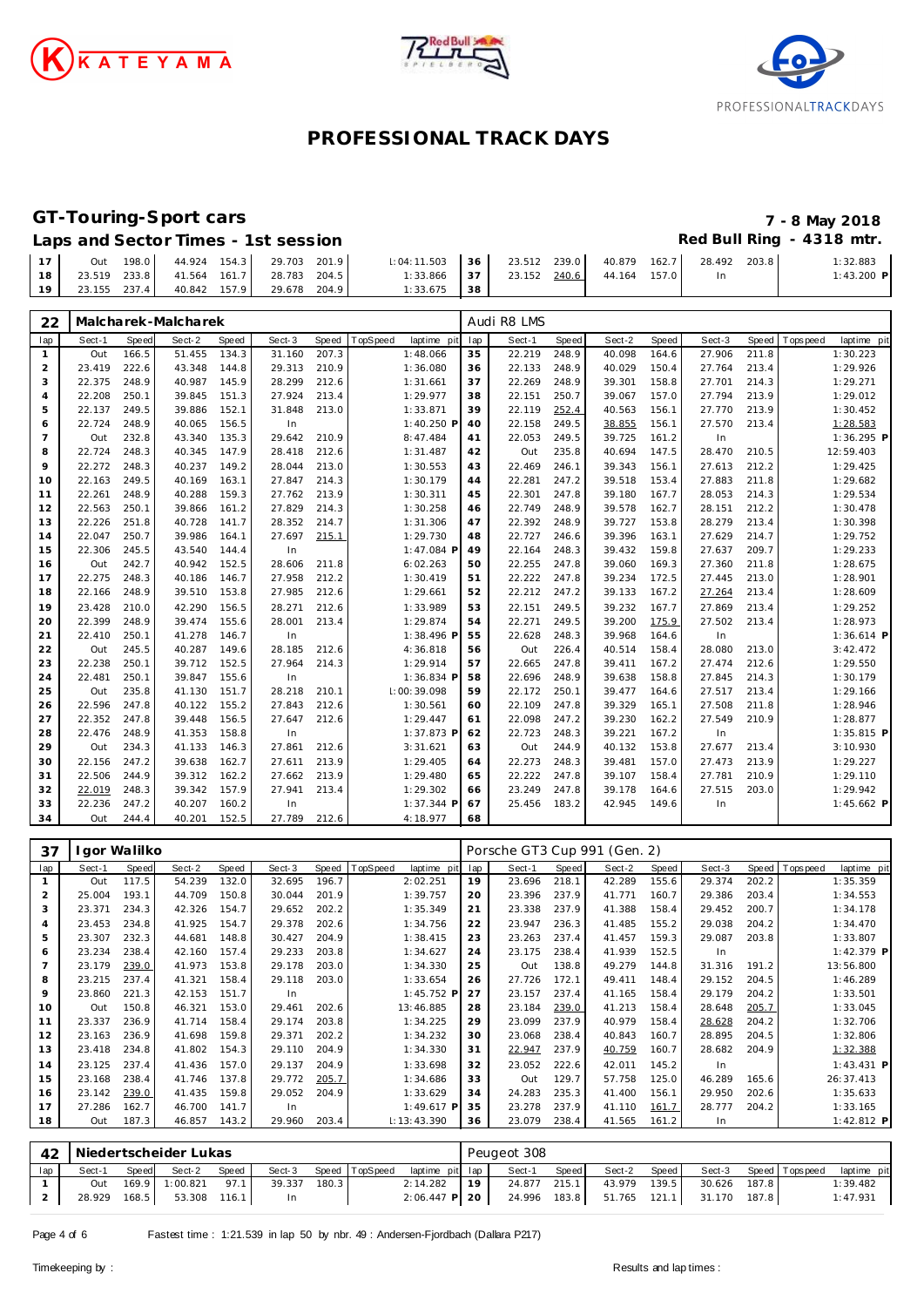





# **GT-Touring-Sport cars 7 - 8 May 2018**

|                |        |       |          |       | Laps and Sector Times - 1st session |       |              |    |        |       |          |       | Red Bull Ring |       | - 4318 mtr.  |
|----------------|--------|-------|----------|-------|-------------------------------------|-------|--------------|----|--------|-------|----------|-------|---------------|-------|--------------|
| 3              | Out    | 115.5 | 1:01.393 | 117.1 | 39.633                              | 164.1 | 54:47.612    | 21 | 24.758 | 215.1 | 44.014   | 139.5 | 30.512        | 184.9 | 1:39.284     |
| $\overline{4}$ | 27.033 | 207.6 | 48.920   | 119.5 | 33.276                              | 184.3 | 1:49.229     | 22 | 25.141 | 214.6 | 46.944   | 131.7 | In.           |       | 1:48.850 P   |
| 5              | 27.805 | 152.1 | 56.377   | 97.3  | 37.427                              | 171.2 | 2:01.609     | 23 | Out    | 181.0 | 46.201   | 135.7 | 31.303        | 186.9 | 11:46.271    |
| 6              | 28.623 | 158.6 | 1:00.093 | 100.4 | In                                  |       | 2:14.280 P   | 24 | 25.162 | 214.6 | 44.431   | 136.0 | 30.774        | 186.2 | 1:40.367     |
|                | Out    | 193.4 | 54.817   | 122.4 | 32.346                              | 186.2 | 9:20.433     | 25 | 24.992 | 215.5 | 43.930   | 139.2 | 31.888        | 188.5 | 1:40.810     |
| 8              | 25.331 | 212.5 | 44.265   | 132.7 | 30.435                              | 188.8 | 1:40.031     | 26 | 25.447 | 213.4 | 44.055   | 130.4 | In.           |       | $1:48.256$ P |
| 9              | 25.012 | 213.8 | 1:03.797 | 120.3 | In                                  |       | 2:07.658 P   | 27 | Out    | 211.3 | 45.014   | 136.4 | 30.845        | 186.9 | 6:59.172     |
| 10             | Out    | 207.2 | 47.137   | 132.4 | 30.785                              | 187.5 | 4:39.203     | 28 | 25.529 | 174.6 | 2:47.946 | 56.0  | In.           |       | 4:25.782 P   |
| 11             | 24.987 | 213.4 | 46.056   | 133.7 | 30.645                              | 187.8 | 1:41.688     | 29 | Out    | 202.1 | 46.839   | 138.8 | 32.843        | 185.9 | 13:01.832    |
| 12             | 24.709 | 213.4 | 43.718   | 141.4 | In.                                 |       | 2:06.922 P   | 30 | 25.111 | 214.2 | 44.600   | 141.0 | 30.934        | 186.9 | 1:40.645     |
| 13             | Out    | 208.4 | 45.608   | 130.1 | 31.155                              | 188.2 | 4:43.910     | 31 | 24.974 | 213.8 | 43.940   | 140.3 | 30.750        | 187.8 | 1:39.664     |
| 14             | 25.052 | 214.2 | 44.124   | 137.8 | 30.434                              | 189.1 | 1:39.610     | 32 | 25.034 | 213.8 | 43.942   | 142.9 | 30.959        | 186.5 | 1:39.935     |
| 15             | 26.508 | 204.4 | 46.734   | 130.1 | In                                  |       | $1:50.570$ P | 33 | 26.960 | 208.8 | 45.485   | 135.0 | 31.192        | 187.8 | 1:43.637     |
| 16             | Out    | 204.8 | 45.749   | 131.1 | 30.672                              | 189.5 | 11:08.095    | 34 | 25.062 | 214.2 | 44.058   | 141.7 | In            |       | $1:46.288$ P |
| 17             | 24.749 | 214.2 | 43.961   | 140.6 | 30.648                              | 188.5 | 1:39.358     | 35 | Out    | 210.4 | 45.669   | 131.7 | 31.240        | 182.7 | 9:42.254     |
| 18             | 24.805 | 214.2 | 44.316   | 148.4 | 30.317                              | 187.5 | 1:39.438     | 36 |        |       |          |       |               |       |              |

| 49             |        |       | Andersen-Fjordbach |       |        |       |                         | Dallara P217 |        |       |        |       |        |       |            |              |  |
|----------------|--------|-------|--------------------|-------|--------|-------|-------------------------|--------------|--------|-------|--------|-------|--------|-------|------------|--------------|--|
| lap            | Sect-1 | Speed | Sect-2             | Speed | Sect-3 | Speed | TopSpeed<br>laptime pit | lap          | Sect-1 | Speed | Sect-2 | Speed | Sect-3 | Speed | T ops peed | laptime pit  |  |
| $\mathbf{1}$   | Out    | 215.5 | 42.172             | 163.6 | 27.297 | 226.9 | 1:34.299                | 27           | 21.114 | 264.9 | 37.730 | 175.3 | 25.200 | 228.8 |            | 1:24.044     |  |
| $\overline{2}$ | 22.091 | 245.5 | 39.700             | 173.1 | 27.057 | 225.5 | 1:28.848                | 28           | 21.136 | 264.2 | 37.055 | 192.2 | 25.948 | 228.3 |            | 1:24.139     |  |
| 3              | 21.751 | 250.7 | 39.067             | 176.5 | 26.166 | 228.3 | 1:26.984                | 29           | 21.073 | 265.5 | 39.591 | 180.0 | 25.498 | 229.8 |            | 1:26.162     |  |
| $\overline{4}$ | 21.901 | 264.9 | 38.480             | 176.5 | 25.903 | 228.3 | 1:26.284                | 30           | 21.146 | 264.9 | 37.916 | 183.1 | In     |       |            | 1:32.278 P   |  |
| 5              | 21.580 | 263.6 | 38.049             | 178.8 | 25.731 | 229.3 | 1:25.360                | 31           | Out    | 216.4 | 39.293 | 177.0 | 25.194 | 229.8 |            | 22:48.370    |  |
| 6              | 21.316 | 266.8 | 38.002             | 152.1 | 27.812 | 228.3 | 1:27.130                | 32           | 20.769 | 265.5 | 37.196 | 155.2 | 26.800 | 230.3 |            | 1:24.765     |  |
| $\overline{7}$ | 21.249 | 266.8 | 38.037             | 161.7 | 26.520 | 228.8 | 1:25.806                | 33           | 20.612 | 265.5 | 37.194 | 159.8 | 26.415 | 225.5 |            | 1:24.221     |  |
| 8              | 21.335 | 265.5 | 37.676             | 183.1 | 26.670 | 225.0 | 1:25.681                | 34           | 20.671 | 268.2 | 36.939 | 174.8 | 25.089 | 229.8 |            | 1:22.699     |  |
| 9              | 21.798 | 261.6 | 39.955             | 181.2 | In     |       | 1:35.914 F              | 35           | 21.914 | 262.9 | 39.328 | 165.6 | In     |       |            | $1:35.015$ P |  |
| 10             | Out    | 224.0 | 39.427             | 175.9 | 26.060 | 226.9 | 11:35.179               | 36           | Out    | 224.0 | 39.168 | 167.2 | 27.560 | 227.4 |            | 7:03.944     |  |
| 11             | 21.324 | 263.6 | 37.900             | 181.2 | 25.595 | 228.8 | 1:24.819                | 37           | 20.689 | 264.9 | 37.692 | 167.2 | 25.004 | 231.3 |            | 1:23.385     |  |
| 12             | 21.438 | 264.2 | 37.444             | 183.1 | 25.609 | 226.9 | 1:24.491                | 38           | 20.686 | 264.9 | 36.505 | 180.6 | 24.577 | 231.8 |            | 1:21.768     |  |
| 13             | 21.152 | 265.5 | 38.407             | 180.6 | 25.461 | 229.3 | 1:25.020                | 39           | 21.222 | 266.2 | 36.828 | 174.8 | 26.291 | 232.8 |            | 1:24.341     |  |
| 14             | 21.084 | 265.5 | 37.296             | 183.7 | 25.068 | 228.8 | 1:23.448                | 40           | 20.685 | 267.5 | 36.946 | 178.8 | In     |       |            | $1:32.084$ P |  |
| 15             | 21.202 | 266.8 | 37.260             | 174.8 | 25.255 | 230.3 | 1:23.717                | 41           | Out    | 245.5 | 38.291 | 177.0 | 25.085 | 227.8 |            | 6:02.775     |  |
| 16             | 21.237 | 265.5 | 37.235             | 180.0 | 25.146 | 230.3 | 1:23.618                | 42           | 20.877 | 264.2 | 37.067 | 176.5 | 24.904 | 230.3 |            | 1:22.848     |  |
| 17             | 21.083 | 261.0 | 37.982             | 181.8 | 25.199 | 231.3 | 1:24.264                | 43           | 20.756 | 266.8 | 36.982 | 177.0 | 24.420 | 231.8 |            | 1:22.158     |  |
| 18             | 21.120 | 266.8 | 37.345             | 184.9 | 25.114 | 230.3 | 1:23.579                | 44           | 20.804 | 265.5 | 36.669 | 183.1 | 24.392 | 231.3 |            | 1:21.865     |  |
| 19             | 21.169 | 264.9 | 37.149             | 182.4 | In     |       | 1:30.964 F              | 45           | 20.656 | 267.5 | 39.100 | 177.0 | In     |       |            | $1:31.791$ P |  |
| 20             | Out    | 235.3 | 38.834             | 178.8 | 25.449 | 228.3 | 12:02.111               | 46           | Out    | 199.5 | 39.045 | 181.8 | 24.818 | 227.8 |            | 14:07.897    |  |
| 21             | 21.322 | 266.2 | 40.388             | 181.2 | 25.441 | 227.4 | 1:27.151                | 47           | 20.649 | 265.5 | 36.647 | 181.2 | 24.593 | 226.9 |            | 1:21.889     |  |
| 22             | 21.352 | 262.3 | 37.469             | 181.8 | 25.197 | 229.8 | 1:24.018                | 48           | 20.721 | 265.5 | 36.572 | 177.6 | 26.062 | 228.8 |            | 1:23.355     |  |
| 23             | 21.096 | 265.5 | 37.258             | 183.1 | 25.181 | 230.3 | 1:23.535                | 49           | 20.731 | 265.5 | 36.635 | 183.1 | 24.682 | 229.3 |            | 1:22.048     |  |
| 24             | 20.967 | 266.2 | 39.068             | 183.7 | 25.244 | 229.3 | 1:25.279                | 50           | 20.695 | 266.2 | 36.461 | 186.9 | 24.383 | 227.4 |            | 1:21.539     |  |
| 25             | 21.210 | 264.9 | 37.394             | 186.9 | 25.249 | 229.3 | 1:23.853                | 51           | 20.578 | 266.8 | 37.044 | 160.2 | In     |       |            | $1:32.105$ P |  |
| 26             | 21.084 | 264.9 | 37.316             | 188.8 | 25.272 | 222.2 | 1:23.672                | 52           |        |       |        |       |        |       |            |              |  |

| 55             | Black Falcon 2 |       |        |       |        | Porsche GT3 Cup 991 (Gen. 2) |          |              |     |        |       |        |       |        |       |            |              |
|----------------|----------------|-------|--------|-------|--------|------------------------------|----------|--------------|-----|--------|-------|--------|-------|--------|-------|------------|--------------|
| lap            | Sect-1         | Speed | Sect-2 | Speed | Sect-3 | Speed                        | TopSpeed | laptime pit  | lap | Sect-1 | Speed | Sect-2 | Speed | Sect-3 | Speed | Tops pee d | laptime pit  |
|                | Out            | 180.7 | 46.612 | 134.7 | 31.693 | 197.4                        |          | 1:45.801     | 32  | 23.378 | 235.3 | 41.606 | 157.9 | 29.157 | 202.6 |            | 1:34.141     |
| $\overline{2}$ | 24.239         | 227.8 | 43.063 | 151.7 | 29.929 | 201.1                        |          | 1:37.231     | 33  | 23.370 | 235.3 | 41.272 | 154.7 | 28.870 | 203.8 |            | 1:33.512     |
| 3              | 23.424         | 235.3 | 42.403 | 156.1 | 29.441 | 202.6                        |          | 1:35.268     | 34  | 23.302 | 237.4 | 43.470 | 146.3 | In     |       |            | $1:45.351$ P |
| 4              | 23.360         | 236.3 | 42.530 | 155.6 | 30.463 | 198.9                        |          | 1:36.353     | 35  | Out    | 167.0 | 45.998 | 144.8 | 30.066 | 201.5 |            | 14:06.632    |
| 5              | 23.635         | 235.3 | 42.508 | 160.2 | 30.191 | 203.0                        |          | 1:36.334     | 36  | 23.991 | 230.8 | 41.830 | 154.7 | 29.282 | 203.0 |            | 1:35.103     |
| 6              | 23.826         | 233.3 | 42.122 | 153.0 | In.    |                              |          | $1:41.739$ P | 37  | 23.271 | 235.8 | 41.489 | 163.1 | 28.689 | 204.2 |            | 1:33.449     |
|                | Out            | 226.9 | 42.948 | 148.4 | 29.453 | 200.0                        |          | 6:29.802     | 38  | 23.154 | 237.4 | 40.964 | 161.7 | 28.632 | 204.2 |            | 1:32.750     |
| 8              | 24.160         | 215.1 | 42.294 | 148.4 | 29.542 | 201.1                        |          | 1:35.996     | 39  | 23.139 | 237.4 | 41.011 | 162.7 | 29.514 | 204.2 |            | 1:33.664     |
| 9              | 23.824         | 232.8 | 42.072 | 151.7 | 31.067 | 199.3                        |          | 1:36.963     | 40  | 23.269 | 235.8 | 41.204 | 156.5 | 28.746 | 204.9 |            | 1:33.219     |
| 10             | 24.033         | 232.3 | 42.398 | 157.9 | 29.727 | 198.5                        |          | 1:36.158     | 41  | 23.149 | 237.9 | 41.328 | 160.2 | 28.602 | 205.3 |            | 1:33.079     |
| 11             | 23.978         | 233.3 | 42.120 | 153.8 | 29.457 | 199.6                        |          | 1:35.555     | 42  | 23.114 | 237.9 | 41.101 | 157.4 | 28.637 | 206.5 |            | 1:32.852     |
| 12             | 23.760         | 234.3 | 41.781 | 157.9 | 30.459 | 201.5                        |          | 1:36.000     | 43  | 23.072 | 237.9 | 41.293 | 156.5 | 28.728 | 205.3 |            | 1:33.093     |
| 13             | 23.784         | 234.3 | 42.189 | 152.1 | 29.562 | 199.3                        |          | 1:35.535     | 44  | 23.080 | 238.4 | 40.741 | 159.8 | 28.696 | 204.5 |            | 1:32.517     |
| 14             | 23.840         | 232.8 | 42.550 | 155.6 | 29.344 | 201.1                        |          | 1:35.734     | 45  | 23.368 | 237.4 | 40.941 | 162.7 | 28.708 | 204.5 |            | 1:33.017     |
| 15             | 23.675         | 233.3 | 42.061 | 158.4 | 29.342 | 201.9                        |          | 1:35.078     | 46  | 23.078 | 237.9 | 41.064 | 162.2 | 28.561 | 204.9 |            | 1:32.703     |
| 16             | 23.523         | 233.8 | 41.781 | 158.4 | 29.431 | 199.6                        |          | 1:34.735     | 47  | 23.135 | 238.4 | 43.091 | 151.7 | In     |       |            | 1:41.962 P   |
| 17             | 23.475         | 235.3 | 41.611 | 161.2 | 29.334 | 201.5                        |          | 1:34.420     | 48  | Out    | 227.8 | 42.716 | 156.1 | 28.868 | 205.3 |            | 5:49.011     |
| 18             | 23.486         | 234.8 | 43.436 | 156.5 | In.    |                              |          | $1:43.418$ P | 49  | 23.081 | 237.9 | 40.527 | 159.3 | 28.578 | 206.5 |            | 1:32.186     |